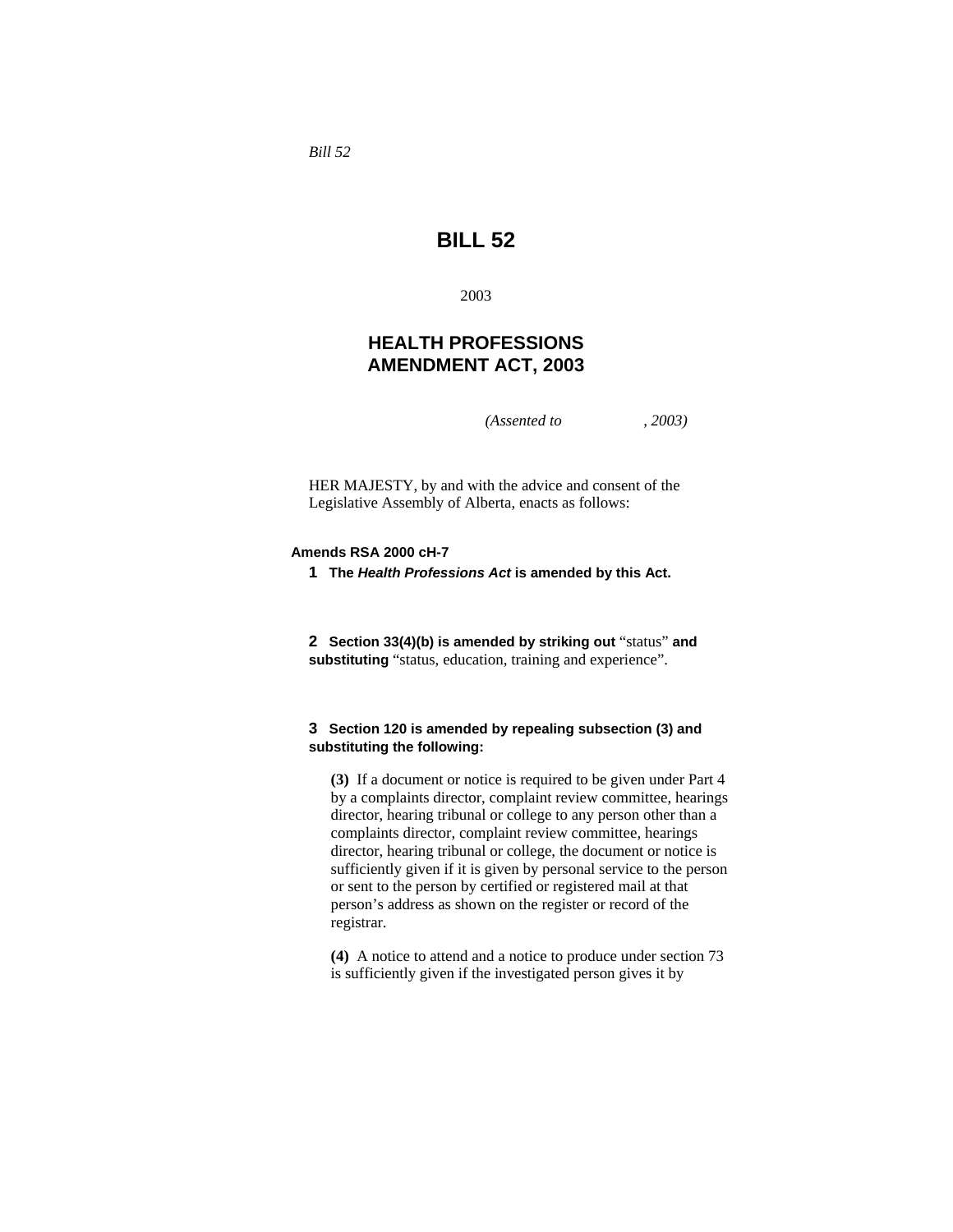personal service to, or sends it to, the person to be called as a witness by certified or registered mail.

## **4 Section 122(1) is repealed and the following is substituted:**

#### **Additional information**

**122(1)** For the purposes of health planning, policy development, health workforce planning and health service planning and delivery, a registrar must

- (a) on the request of the Minister compile information referred to in section 33(4)(b), in the form and manner requested by the Minister, and
- (b) on the request of the Minister disclose any or all of that information to the Minister and to other persons authorized by regulation under section 134 to receive such information.

**(1.1)** The Minister may impose conditions on the use, retention and disclosure of information disclosed to persons pursuant to subsection (1).

**(1.2)** A person who receives information pursuant to subsection (1) may use, retain and disclose it but must comply with any conditions imposed by the Minister on its use, retention and disclosure.

## **5 Section 132(1) is amended by adding the following after clause (o):**

 (o.1) subject to section 120(3) and (4), respecting the giving of documents and notices;

## **6 Section 134(c) is repealed and the following is substituted:**

- (c) authorizing the Minister to use, retain and disclose information that is disclosed to the Minister in accordance with this Act;
- (c.1) authorizing persons to receive information disclosed on the request of the Minister pursuant to section 122(1);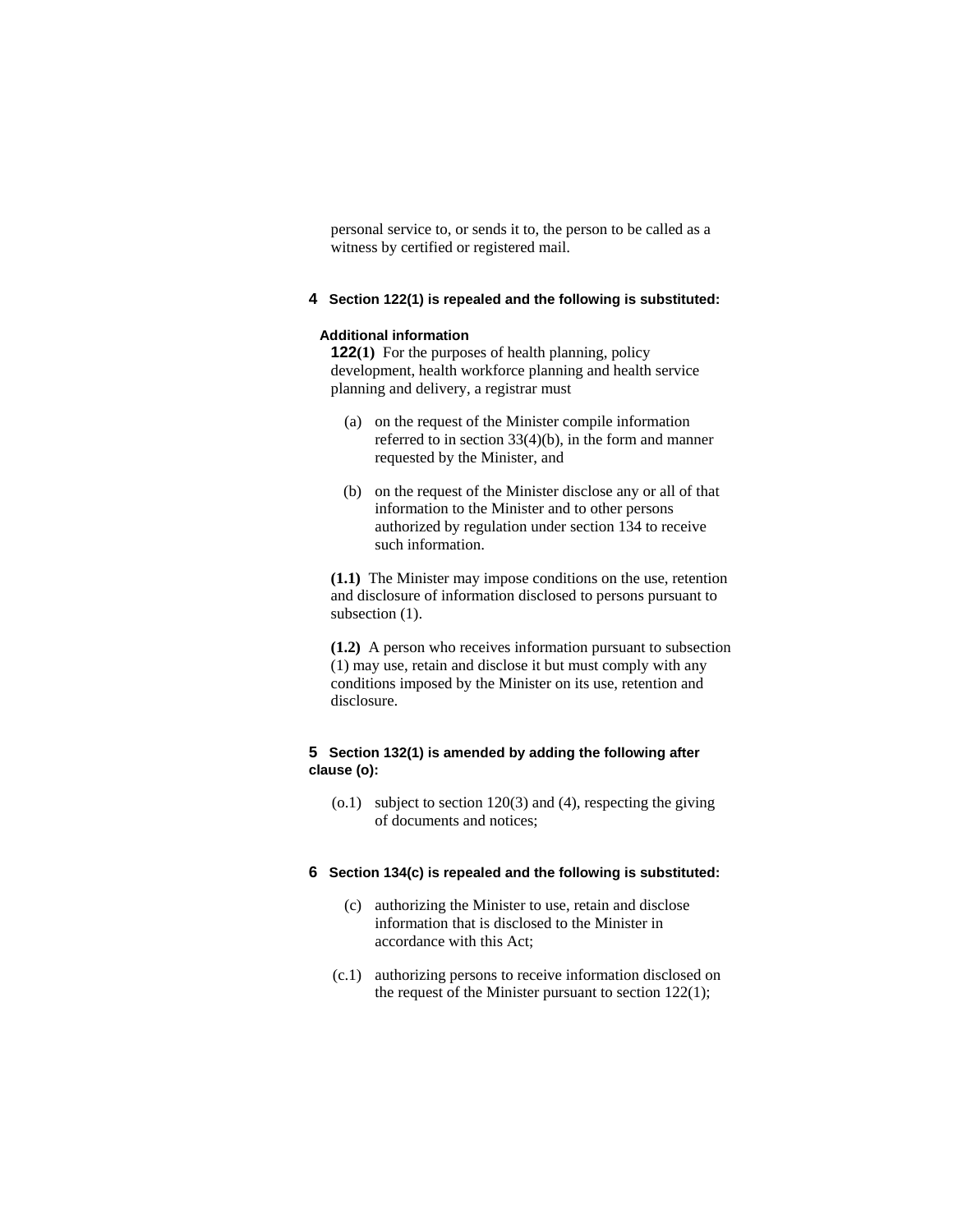## **7 Section 146(8)(b)(ii) is repealed and the following is substituted:**

**(ii) in subclause (i) by striking out** "College or" **and substituting** "College of Physicians and Surgeons of the Province of Alberta or".

#### **8 Section 147 is amended**

- **(a) in subsection (2) in the new section 22(20)(i) of the**  *Alberta Health Care Insurance Act* **by striking out**  "Alberta Association and College of Registered Nurses" **and substituting** "College and Association of Registered Nurses of Alberta";
- **(b) by repealing subsection (5) and substituting the following:**
- **(5) The** *Mental Health Act* **is amended in section 17(7)(m)**
	- **(a) by striking out** "Professional Conduct Committee or the Appeals Committee under the *Nursing Profession Act*" **and substituting** "council of the College and Association of Registered Nurses of Alberta";
	- **(b) in subclause (i) by striking out** "the Alberta Association of Registered Nurses" **and substituting** "of the College and Association of Registered Nurses of Alberta".
- **9 Schedule 12 is amended**
	- **(a) in the heading to the Schedule by striking out** "**Medical Radiation Technologists**" **and substituting** "**Medical Diagnostic and Therapeutic Technologists**";
	- **(b) by repealing section 2 and substituting the following:**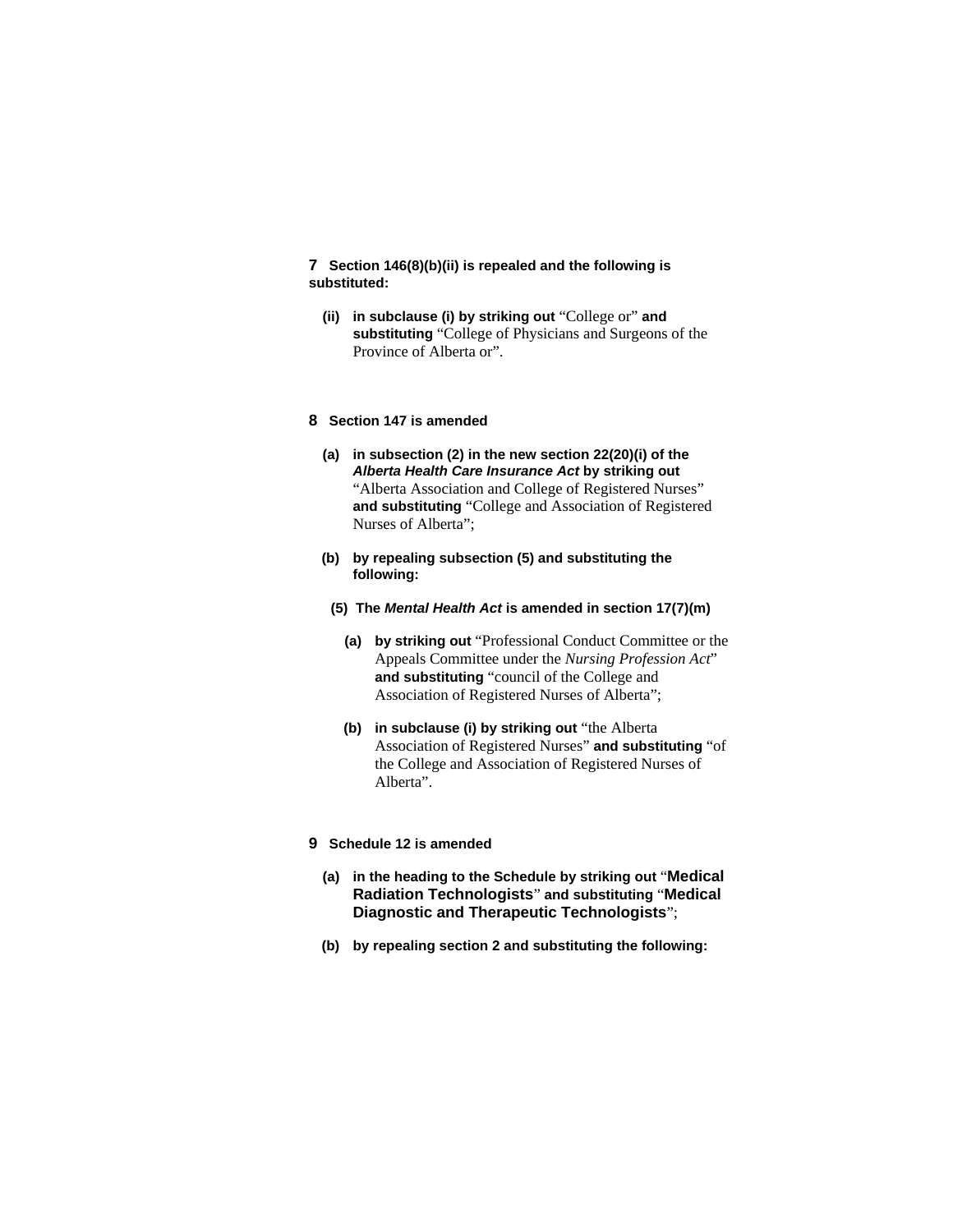## **Use of titles, etc.**

**2** A regulated member of the Alberta College of Medical Diagnostic and Therapeutic Technologists may, as authorized by the regulations, use any of the following titles, abbreviations and initials:

- (a) registered technologist in radiology;
- (b) radiological technologist;
- (c) radiation therapist;
- (d) registered technologist in nuclear medicine;
- (e) nuclear medicine technologist;
- (f) registered technologist in therapy;
- (g) registered technologist in magnetic resonance;
- (h) magnetic resonance technologist;
- (i) registered electroneurophysiology technologist;
- (j) registered electroencephalography technologist;
- (k) registered evoked potential technologist;
- (l) registered electromyography technologist;
- (m) RTR;
- (n) RTNM;
- (o) RTT;
- (p) RTMR;
- (q) RET;
- (r) REPT;
- (s) RTEMG;
- (t) RENPT.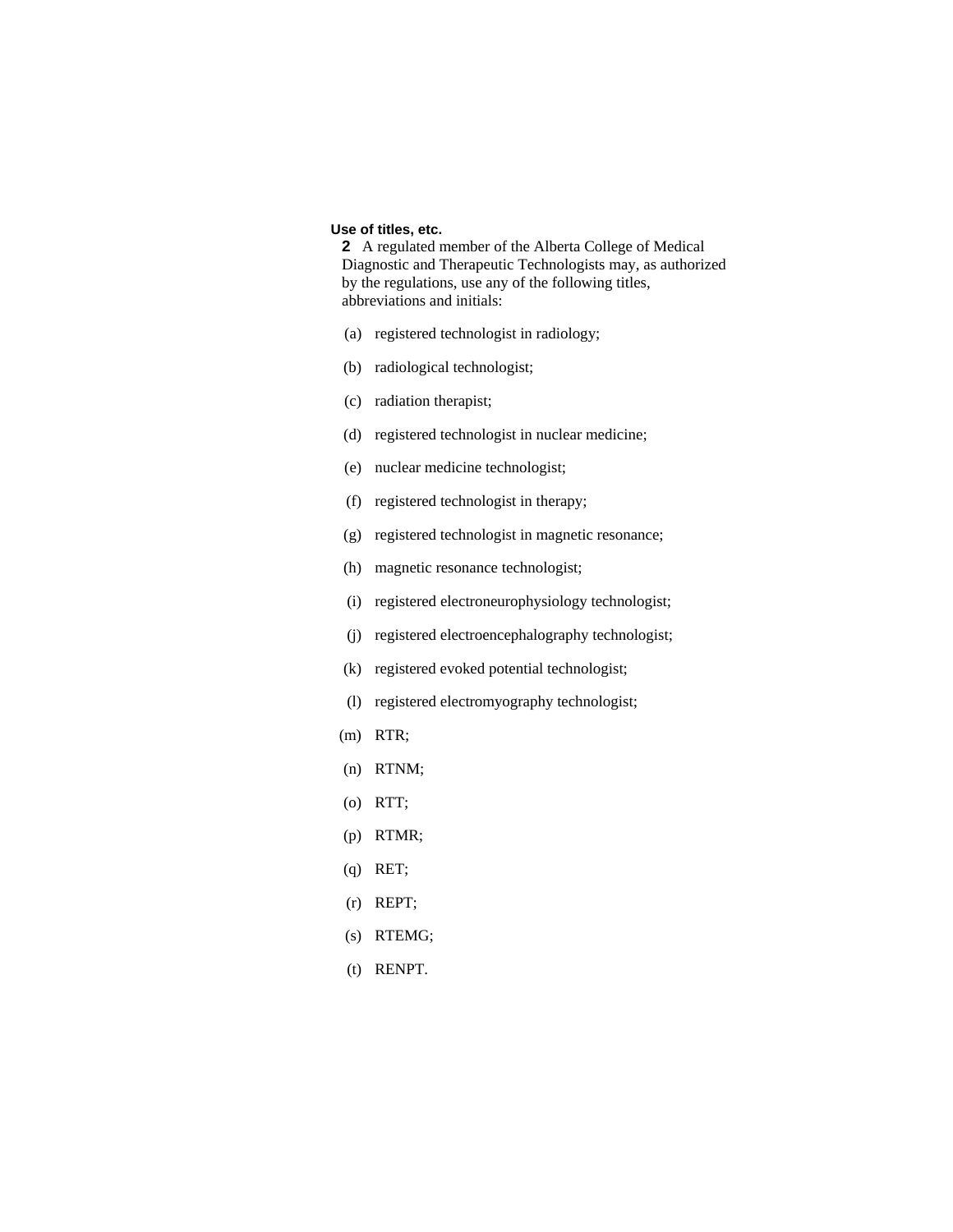- **(c) in section 3(1) by striking out** "medical radiation technologists" **and substituting** "medical diagnostic and therapeutic technologists";
- **(d) in the following provisions by striking out** "Alberta College of Medical Radiation Technologists" **wherever it occurs and substituting** "Alberta College of Medical Diagnostic and Therapeutic Technologists":

```
section 1(1), (2), (3) and (4);
section 4; 
section 5(a), (b) and (c);
section 6; 
section 7(2)(a), (b) and (c) and (5);
section 8(3)(a) to (i).
```
## **10 Schedule 15 is amended in section 2 by adding the following after clause (b):**

(b.1) provisional occupational therapist;

#### **11 Schedule 22 is amended**

- **(a) by repealing section 2(b);**
- **(b) by repealing section 3 and substituting the following:**

#### **Practice**

**3** In their practice, psychologists do one or more of the following:

- (a) assess, diagnose, treat, guide and support persons or groups of persons in order to enhance development, effective living and quality of life or to prevent, remedy or ameliorate mental, emotional, cognitive, behavioural and interpersonal difficulties;
- (b) teach, supervise or consult in the practice of psychology;
- (c) provide restricted activities authorized by the regulations.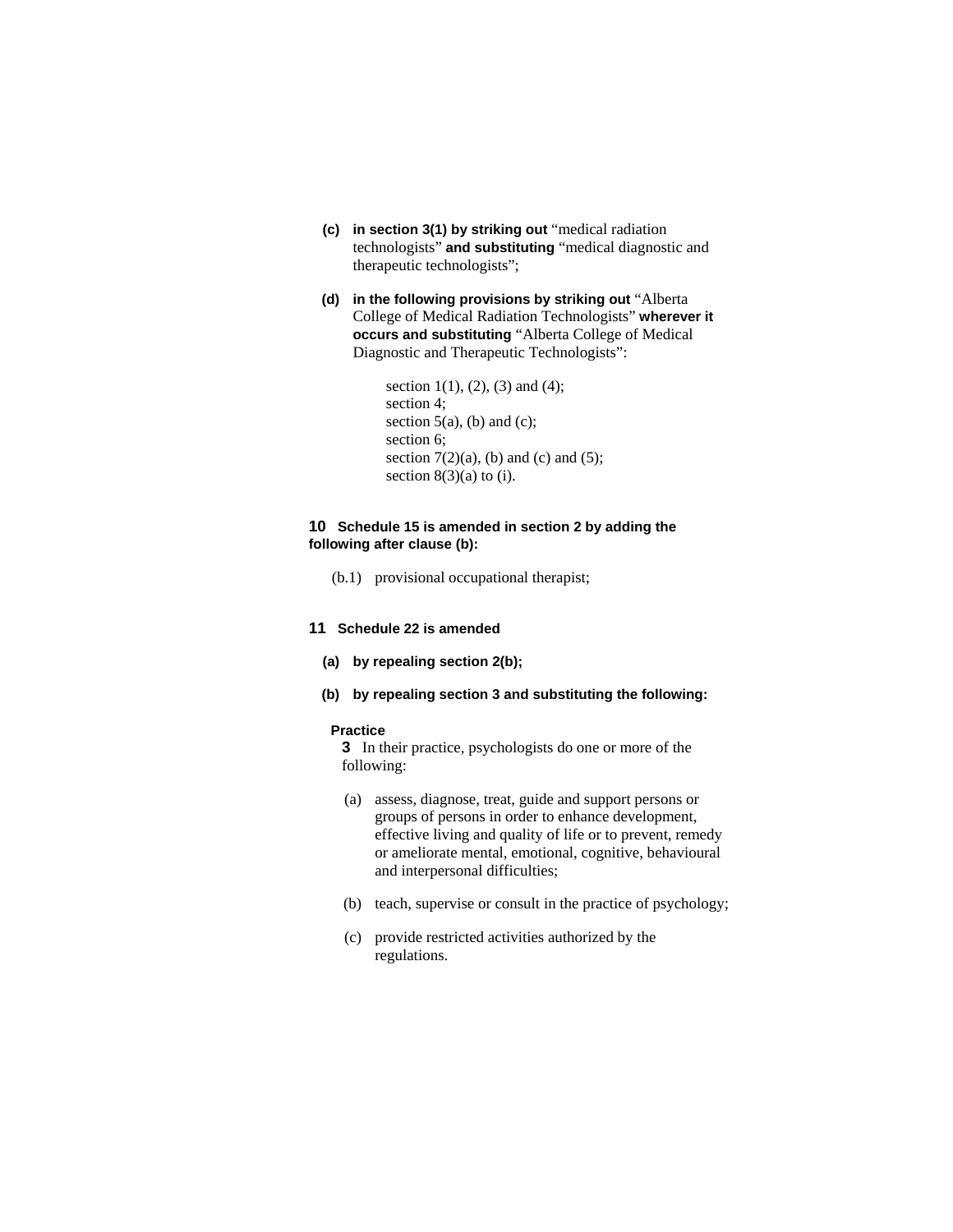- **(c) in section 5 by striking out** " "Dr." or "Ph.D" " **and substituting** " "Dr.", "Ph.D.", "Ed.D" or "Psy.D." ";
- **(d) in section 7 by striking out** ", courtesy registrant or psychological assistant" **and substituting** "or courtesy registrant".

**12 Schedule 24 is amended in the following provisions by striking out** "Alberta Association and College of Registered Nurses" **and substituting** "College and Association of Registered Nurses of Alberta":

section 1; section 2; section 4; section  $5(a)$ , (b) and (c); section 8(3)(a), (c), (d), (e), (g), (h) and (i); section 9(b).

## **13 Schedule 25 is amended in section 3(1)**

- **(a) in clause (b) by adding** "and help address" **after** "assess";
- **(b) in clause (c) by adding** "and make referrals" **after** "nursing care";
- **(c) by striking out** "and" **at the end of clause (c) and by adding the following after clause (c):**
- (c.1) teach, counsel and advocate to enhance health and well-being,
- (c.2) co-ordinate, supervise, monitor and evaluate the provision of health services,
- (c.3) teach nursing theory and practice,
- (c.4) manage, administer and allocate resources related to health services,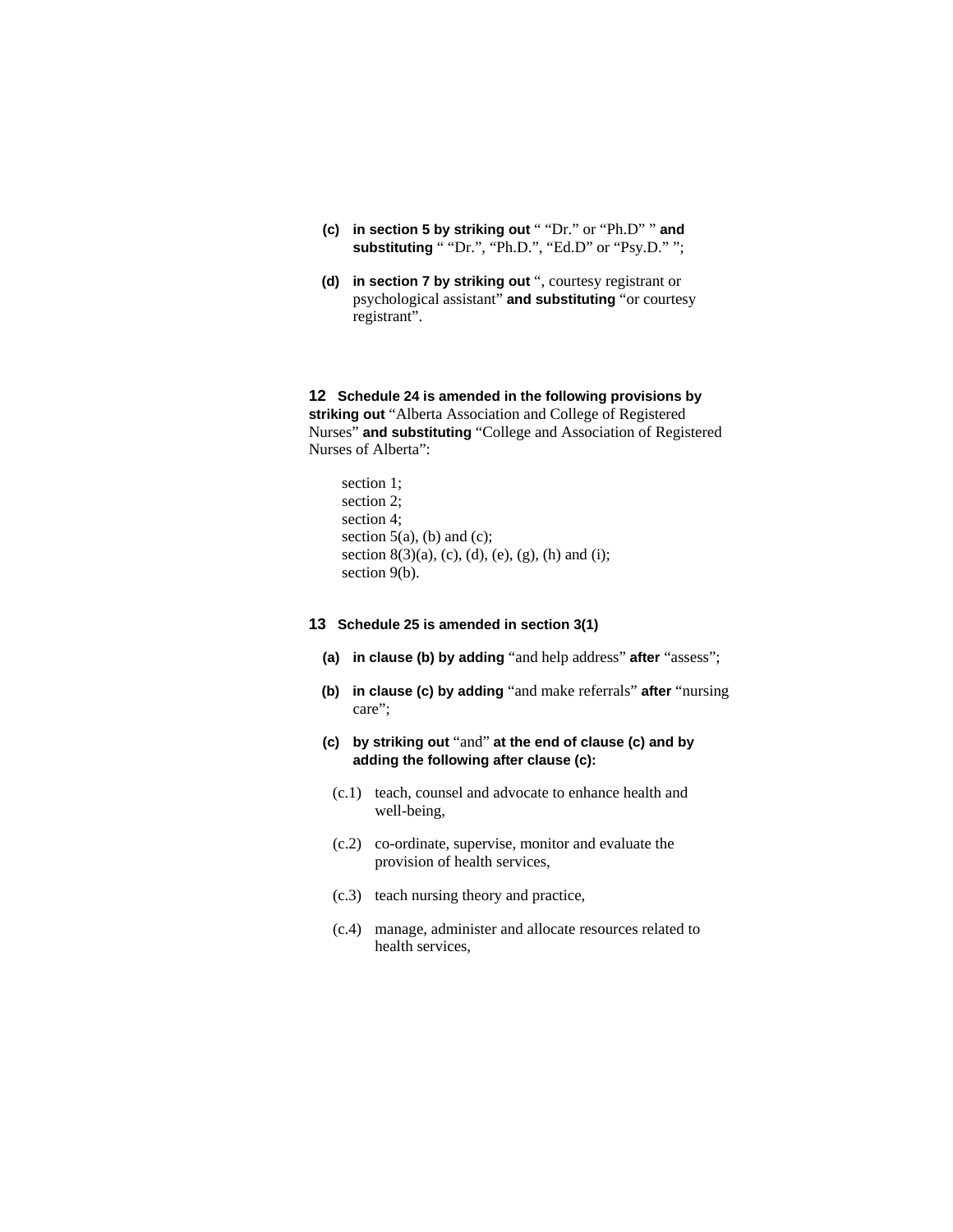(c.5) engage in research related to health and the practice of nursing, and

### **Explanatory Notes**

**1** Amends chapter H-7 of the Revised Statutes of Alberta 2000.

- **2** Section 33(4) presently reads:
	- *(4) The registrar* 
		- *(a) may, in accordance with the regulations,* 
			- *(i) enter in a register described in subsection (1)(a) information in addition to that required by subsection (3), and*
			- *(ii) remove information from a register,*

 *and* 

 *(b) must require regulated members and applicants for registration as regulated members to provide information related to their demographic status and their practice of the regulated profession in accordance with regulations under sections 131 and 134.* 

## **3** Section 120(3) presently reads:

*(3) When this Act or the bylaws require that a document or notice be given to any person, the document or notice is sufficiently given if it is given by personal service to that person or sent to that person by certified or registered mail at that person's address last shown on the register or record of the registrar or, if that is not reasonably possible, then by publishing the document or notice at least twice, and not more than a week apart, in a local newspaper circulating at or near the address*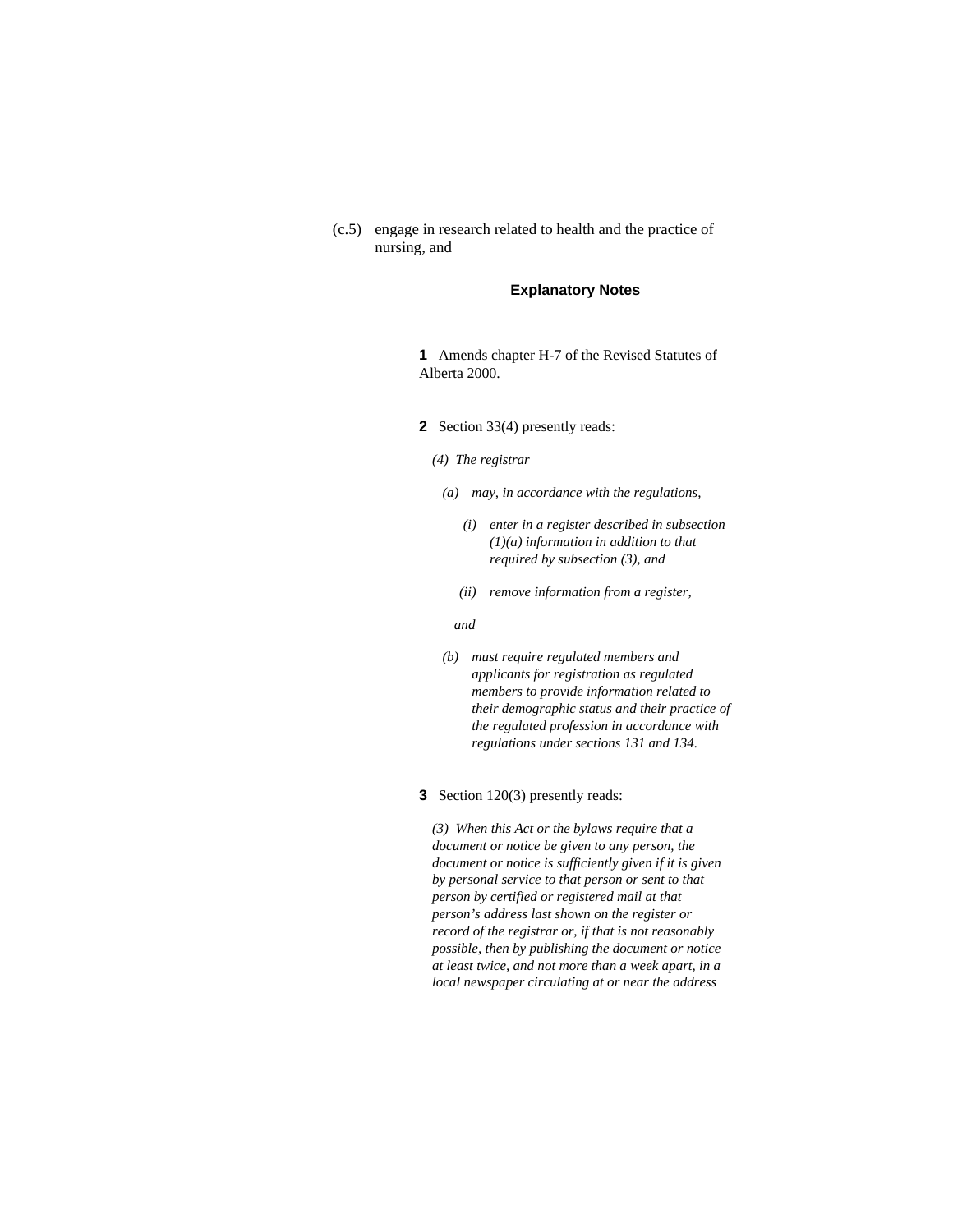*last shown for that person in the records of the college.* 

**4** Section 122 presently reads:

*122(1) A registrar must on the request of the Minister* 

- *(a) compile the information referred to in section 33(4)(b) and release it in the form and to the persons directed by the Minister, and*
- *(b) compile and release the information for the purpose of health workforce planning, policy development and related research, but that information may not include* 
	- *(i) the name of any regulated member to whom the information relates;*
	- *(ii) any information that would enable a person to identify the name of a regulated member to whom the information relates.*

*(2) A regulated member must provide the registrar with information referred to in section 33(4)(b).* 

## **5** Section 132 presently reads in part:

- *132(1) A council may make bylaws* 
	- *(o) respecting forms and notices;*

#### **6** Section 134 presently reads:

*134 The Lieutenant Governor in Council may make regulations* 

 *(a) respecting the expenses for the purposes of sections 82(1)(j) and 89(6);*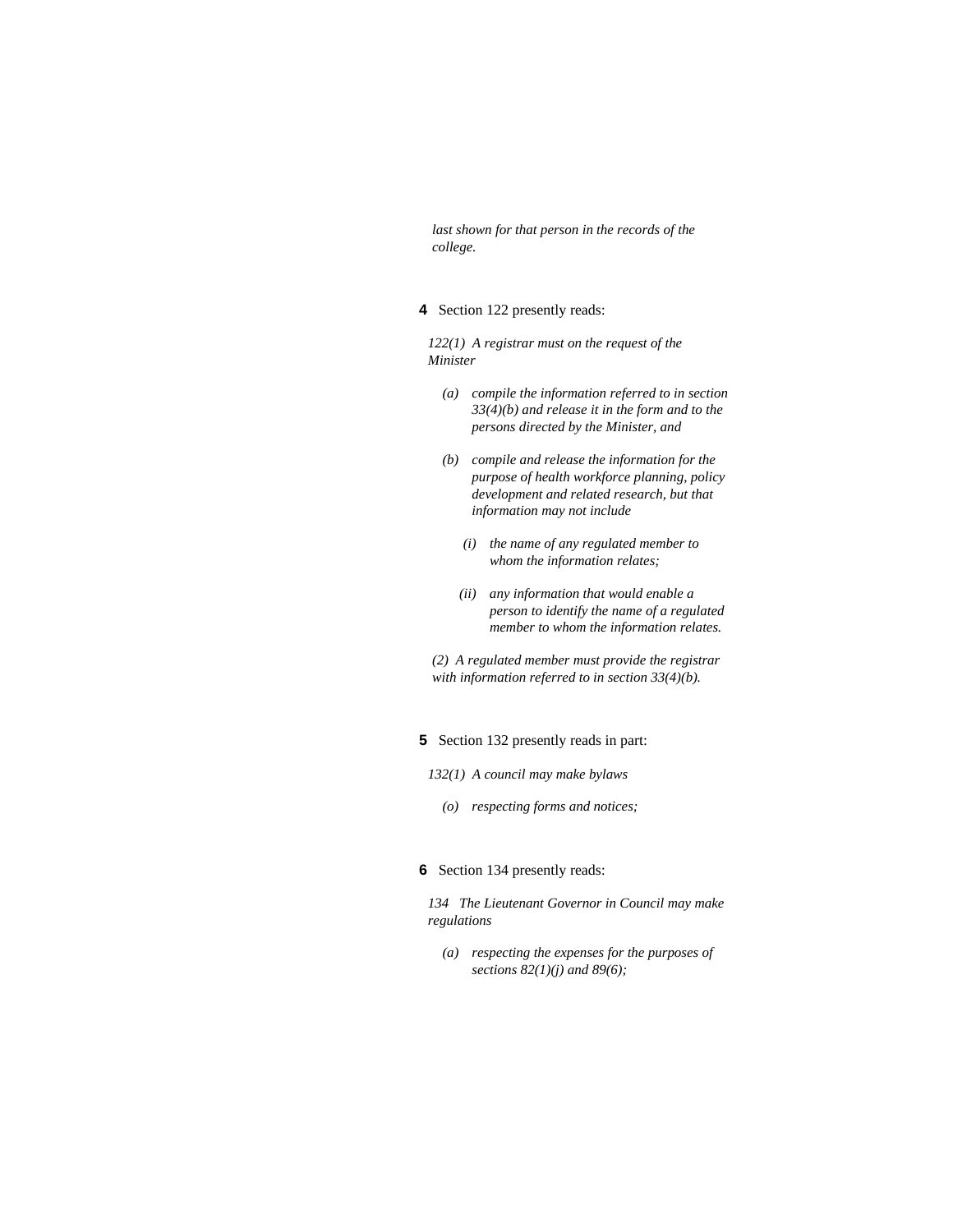- *(b) respecting information to be provided by regulated members under section 33(4)(b);*
- *(c) authorizing the Minister to use and disclose information that is collected by the Minister in accordance with this Act;*
- *(d) respecting fees under sections 31(6) and 41(8);*
- *(e) specifying organizations for the purposes of section 119(2).*

### **7** Section 146(8)(b) presently reads:

- *(8) The Mental Health Act is amended*
- *(b) in section 17(7)(m)* 
	- *(i) by striking out "of the College of Physicians and Surgeons or an investigating committee under the Medical Profession Act" and substituting "or hearing tribunal of the College of Physicians and Surgeons of the Province of Alberta";*
	- *(ii) in subclause (i) by adding "of Physicians and Surgeons of the Province of Alberta" after "College".*

**8** Consequential to name change. Sections 147(2) and (5) presently read as follows:

*(2) The Alberta Health Care Insurance Act is amended by repealing section 22(20)(i) and substituting the following:* 

 *(i) the council or a hearing tribunal of the Alberta Association and College of Registered Nurses.* 

*(5) The Mental Health Act is amended in section 17(7)(m)*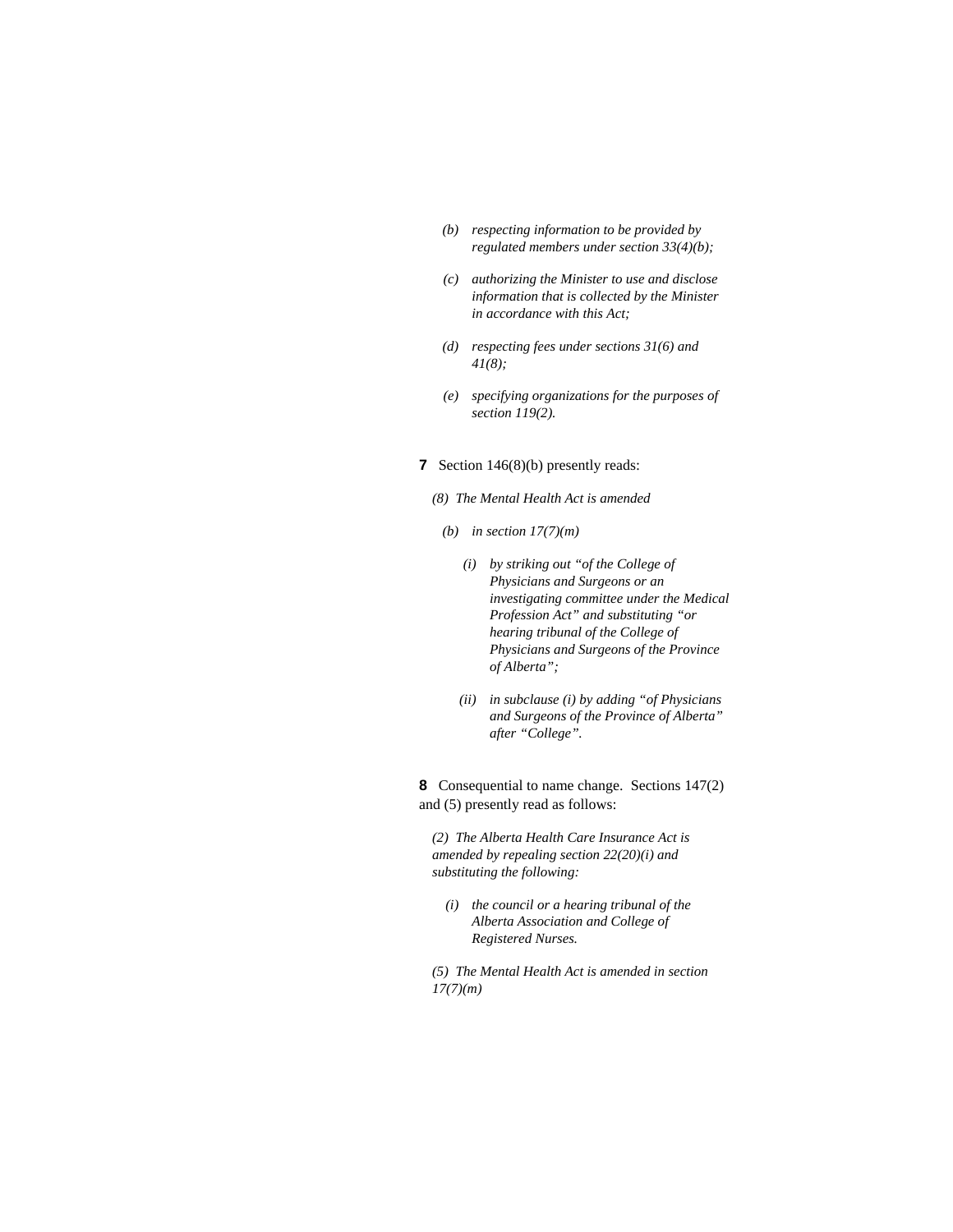- *(a) by striking out "the Professional Conduct Committee or the Appeals Committee under the Nursing Profession Act" and substituting "council of the Alberta Association and College of Registered Nurses";*
- *(b) in subclause (i) by striking out "Association" and substituting "Association and College".*

#### **9** Schedule 12 presently reads in part:

*Profession of Medical Radiation Technologists and Electroneurophysiologists* 

*2 A regulated member of the Alberta College of Medical Radiation Technologists may, as authorized by the regulations, use any of the following titles, abbreviations and initials:* 

- *(a) registered technologist radiological;*
- *(b) registered technologist nuclear medicine;*
- *(c) registered technologist therapy;*
- *(d) registered technologist magnetic resonance;*
- *(e) registered electroneurophysiology technologist;*
- *(f) registered electroencephalography technologist;*
- *(g) registered evoked potential technologists;*
- *(h) registered electromyography technologist;*
- *(i) R.T.R.;*
- *(j) R.T.N.M.;*
- *(k) R.T.T.;*
- *(l) R.T.M.R.;*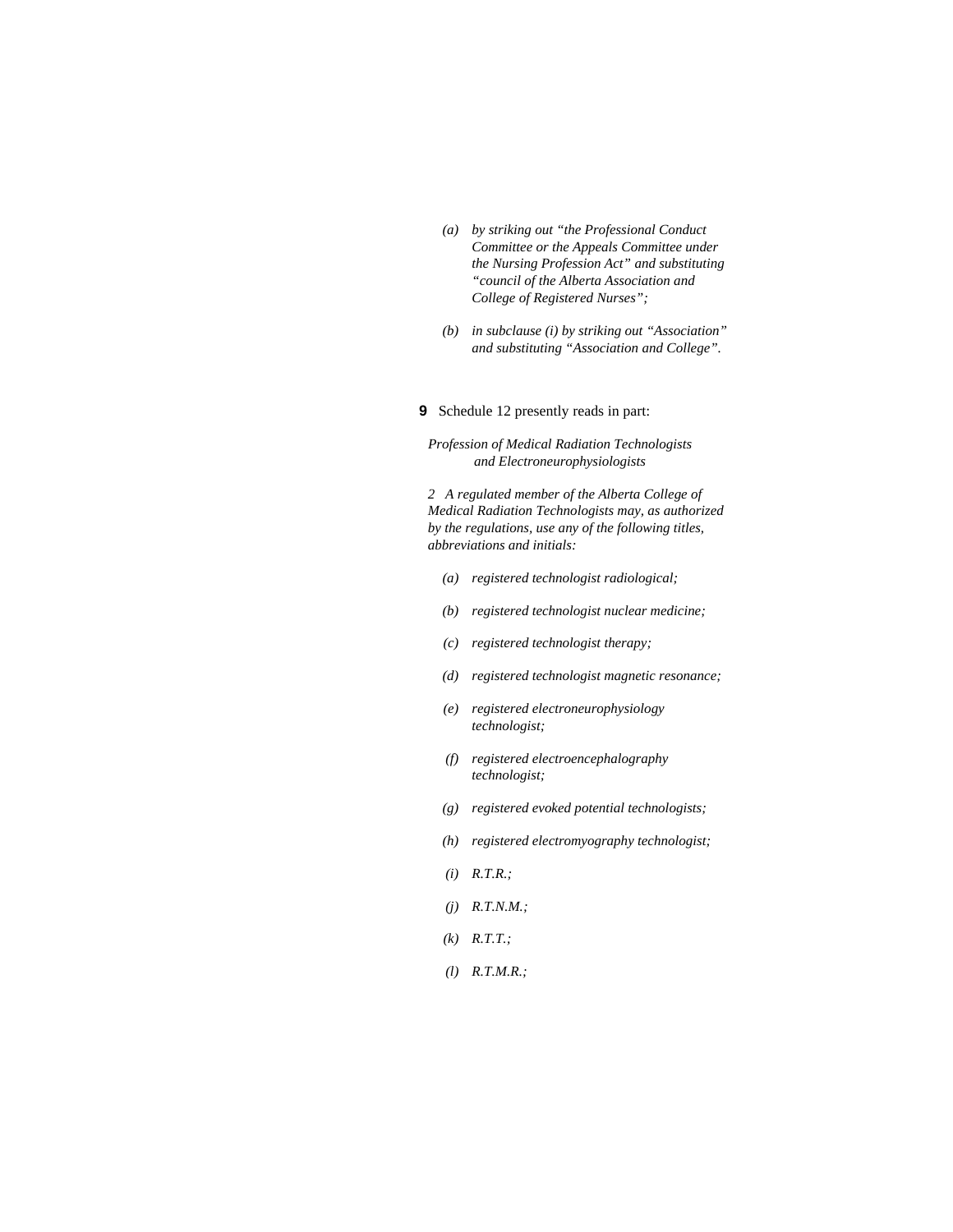- *(m) R.E.T.;*
- *(n) R.EP.T.;*
- *(o) R.T.EMG.*

*3(1) In their practice, medical radiation technologists do one or more of the following:* 

- *(a) apply ionizing radiation and other forms of energy to produce diagnostic images,*
- *(b) evaluate the technical sufficiency of the images,*
- *(c) use ionizing radiation and other forms of energy for treatment purposes,*
- *(d) take part in patient care through interdisciplinary, peer and public education, patient counselling, radiation protection, management and research related to matters described in this subsection, and*
- *(e) provide restricted activities authorized by the regulations.*

**10** Schedule 15, section 2 presently reads:

*2 A regulated member of The Alberta College of Occupational Therapists may, as authorized by the regulations, use any of the following titles, abbreviations and initials:* 

- *(a) registered occupational therapist;*
- *(b) occupational therapist;*
- *(c) O.T.*
- **11** Schedule 22 presently reads in part: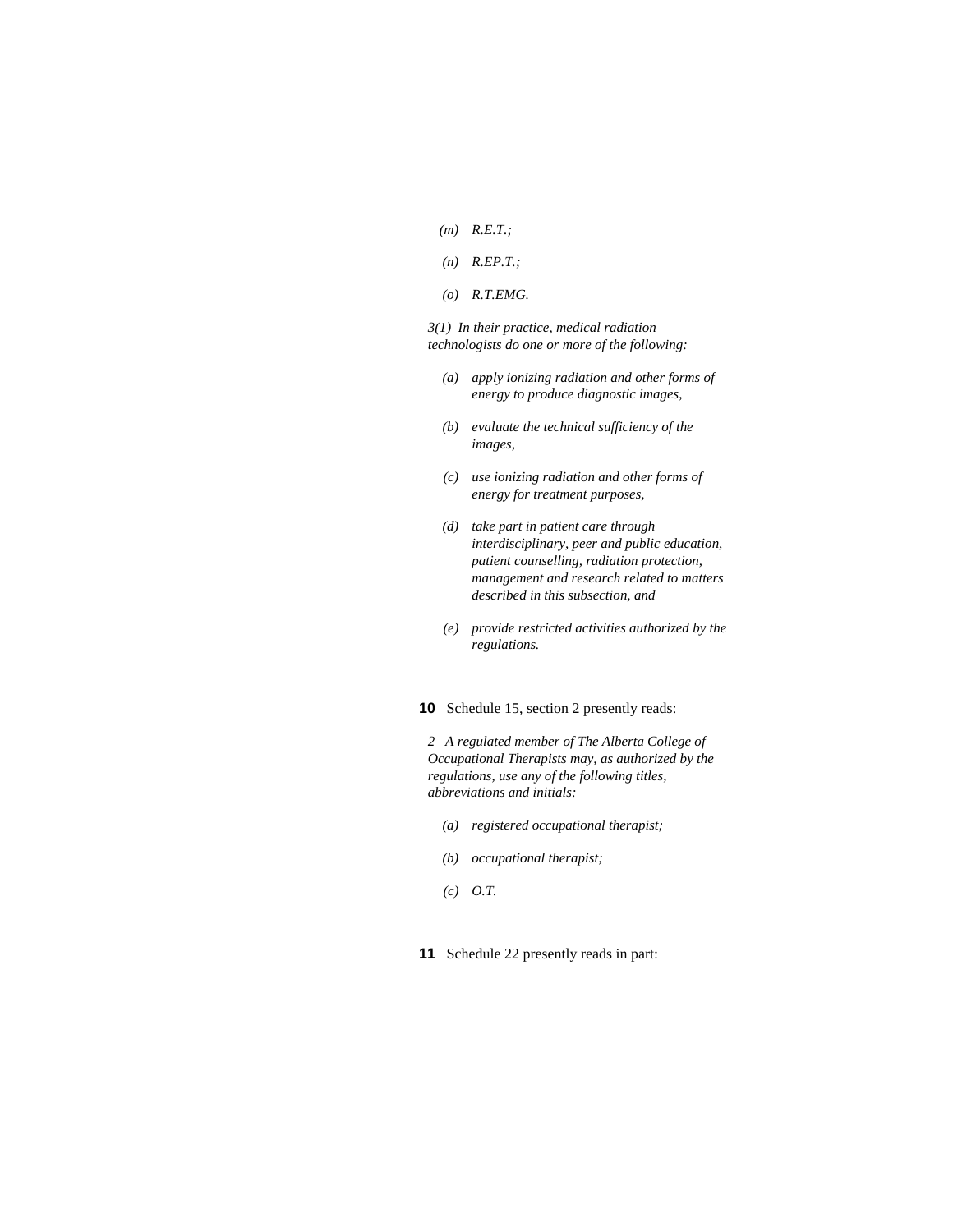*2 A regulated member of The College of Alberta Psychologists may, as authorized by the regulations, use any of the following titles:* 

- *(a) psychologist;*
- *(b) psychological assistant;*
- *(c) provisional psychologist;*
- *(d) associate psychologist.*

*3 In their practice, psychologists do one or more of the following:* 

- *(a) assess, diagnose and treat mental, emotional, cognitive, behavioural and interpersonal difficulties of persons or groups of persons in order to prevent, remedy or ameliorate the difficulties and to enhance human effectiveness and quality of life, and*
- *(b) provide restricted activities authorized by the regulations.*

*5 No regulated member except a regulated member who has obtained an earned doctoral degree in a program in psychology approved by the Credentials Evaluation Committee of The College of Alberta Psychologists shall use the title "Doctor" or the abbreviation "Dr." or "Ph.D." in connection with the practice of psychology without identifying the program or discipline in which the regulated member earned or received the doctoral degree.* 

*7 On the coming into force of this Schedule, a person who is a chartered psychologist, provisional chartered psychologist, courtesy registrant or psychological assistant under the Psychology Profession Act is deemed to be registered as a regulated member of, and to have been issued a practice permit by the registrar of, The College of Alberta Psychologists under this Act subject to the same conditions as under the former Act until the practice permit expires or is cancelled under this Act.*